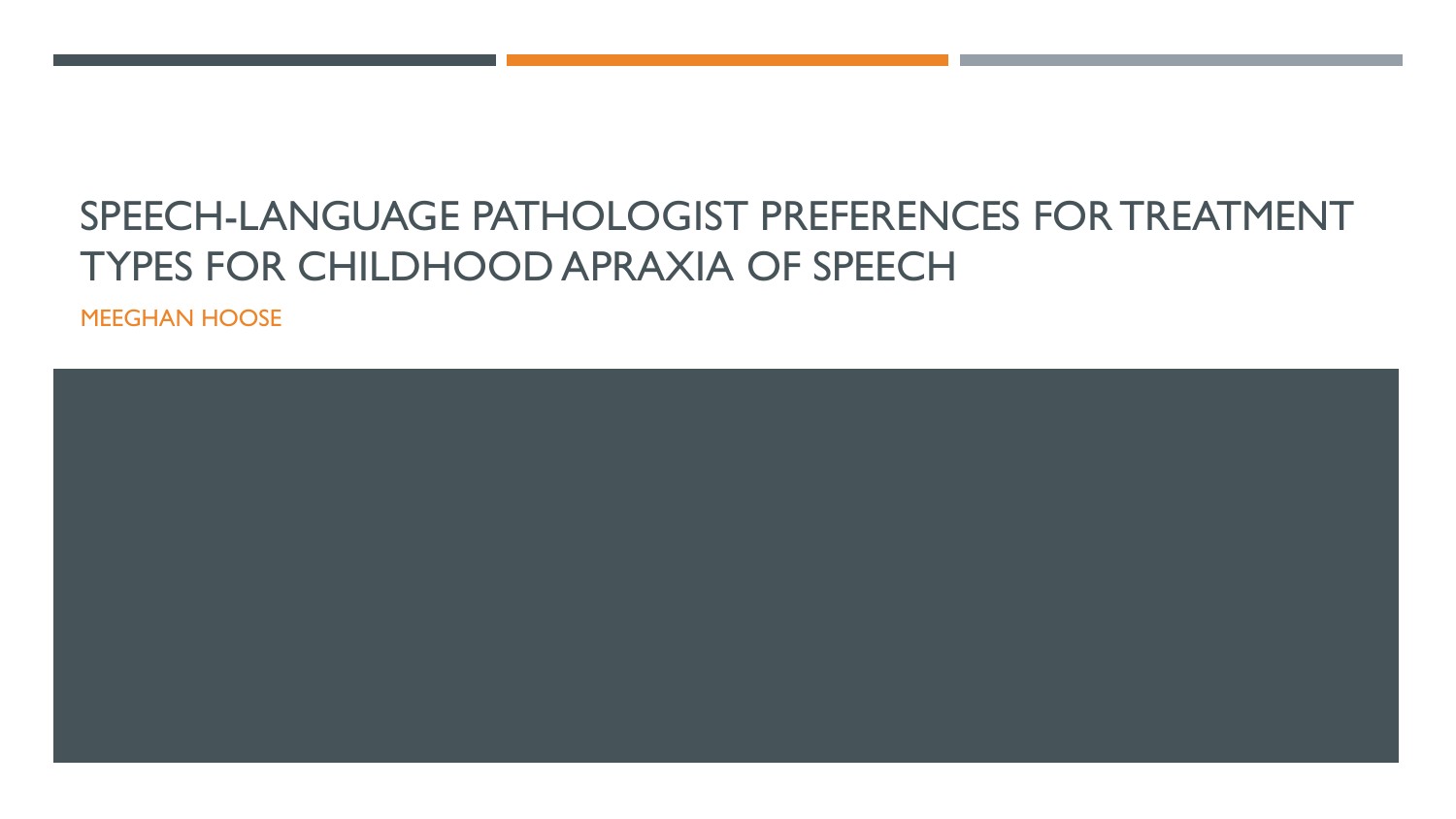### CHILDHOOD APRAXIA OF SPEECH (CAS)

- **Developmental apraxia**
- **A motor speech disorder that makes it hard for children to speak." (American Speech-Language-Hearing** Association)
- **Different treatment methods**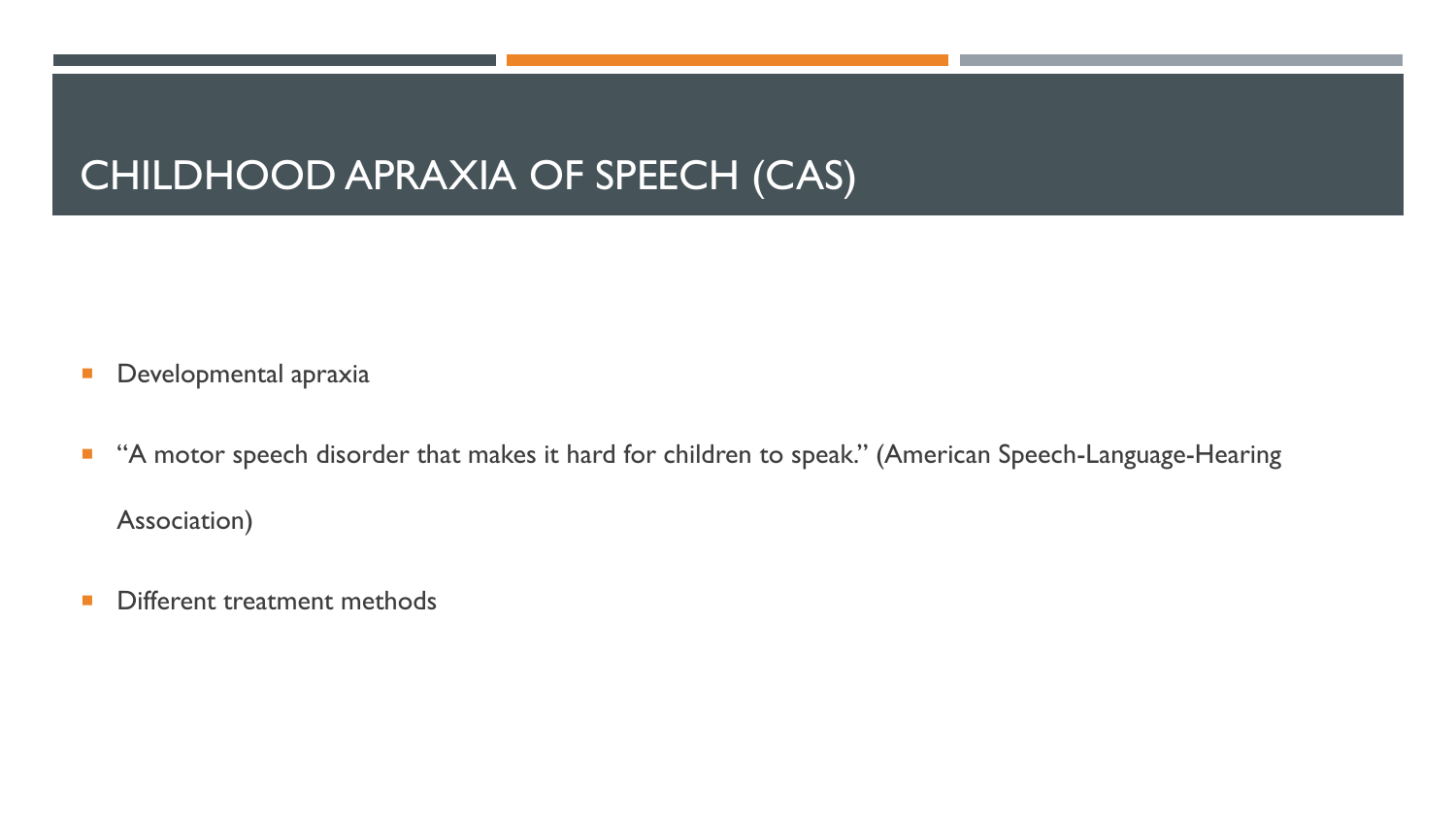## MOTOR-PROGRAMMING APPROACH TO CAS

- **Approaches that, "utilize motor-learning principles, including the need for many repetitions of speech movements** to help the child acquire skills to accurately, consistently, and automatically make sounds and sequences of sounds." (American Speech-Language-Hearing Association)
- Kaufman Speech to Language Protocol (K-SLP)
- Dynamic Temporal and Tactile Cueing (DTTC)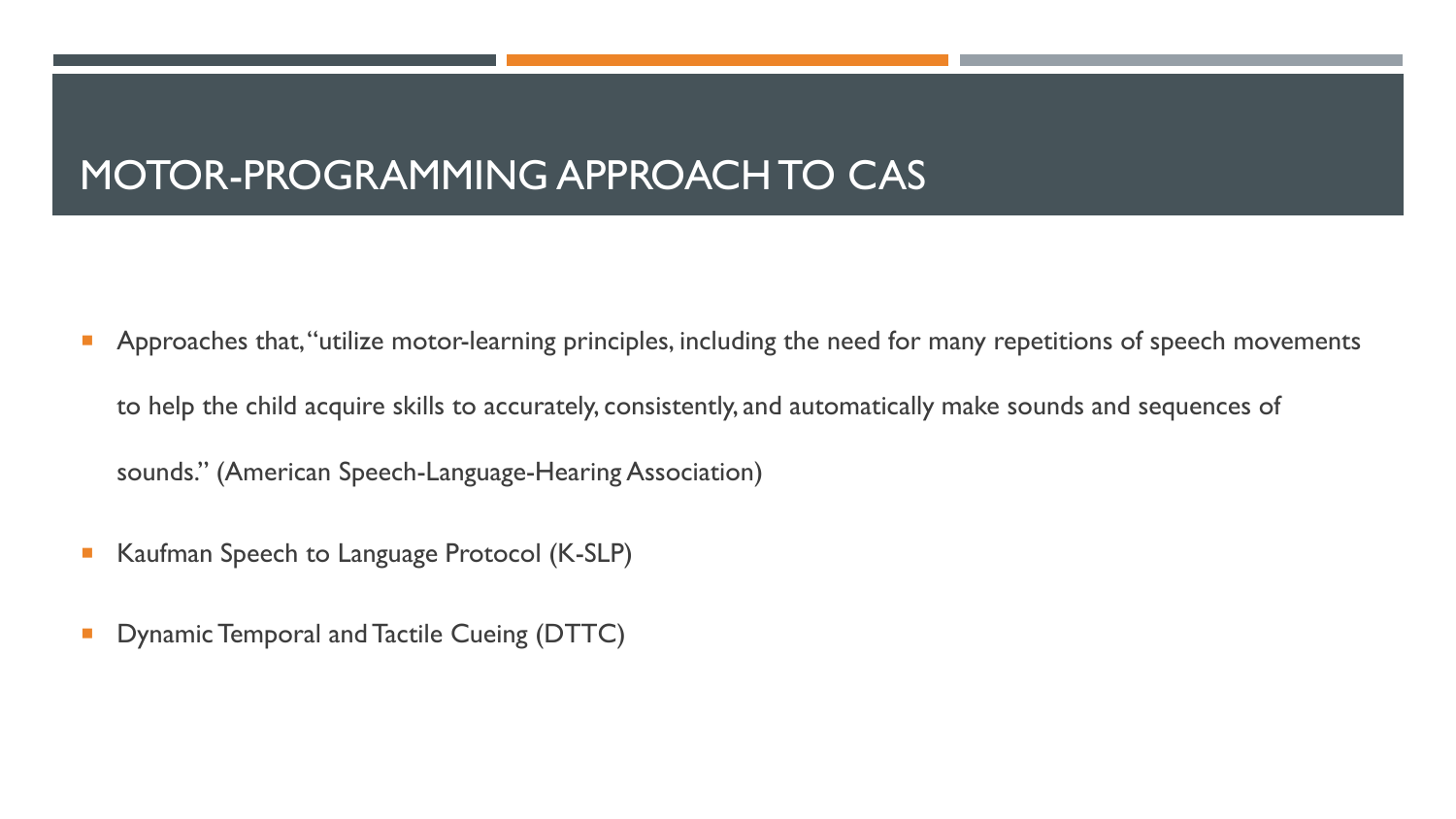## LINGUISTIC APPROACH TO CAS

- **Phonological awareness intervention** 
	- **Targets specific speech and literary deficits**
- **Increase in complexity as the child progresses**
- **Generalization**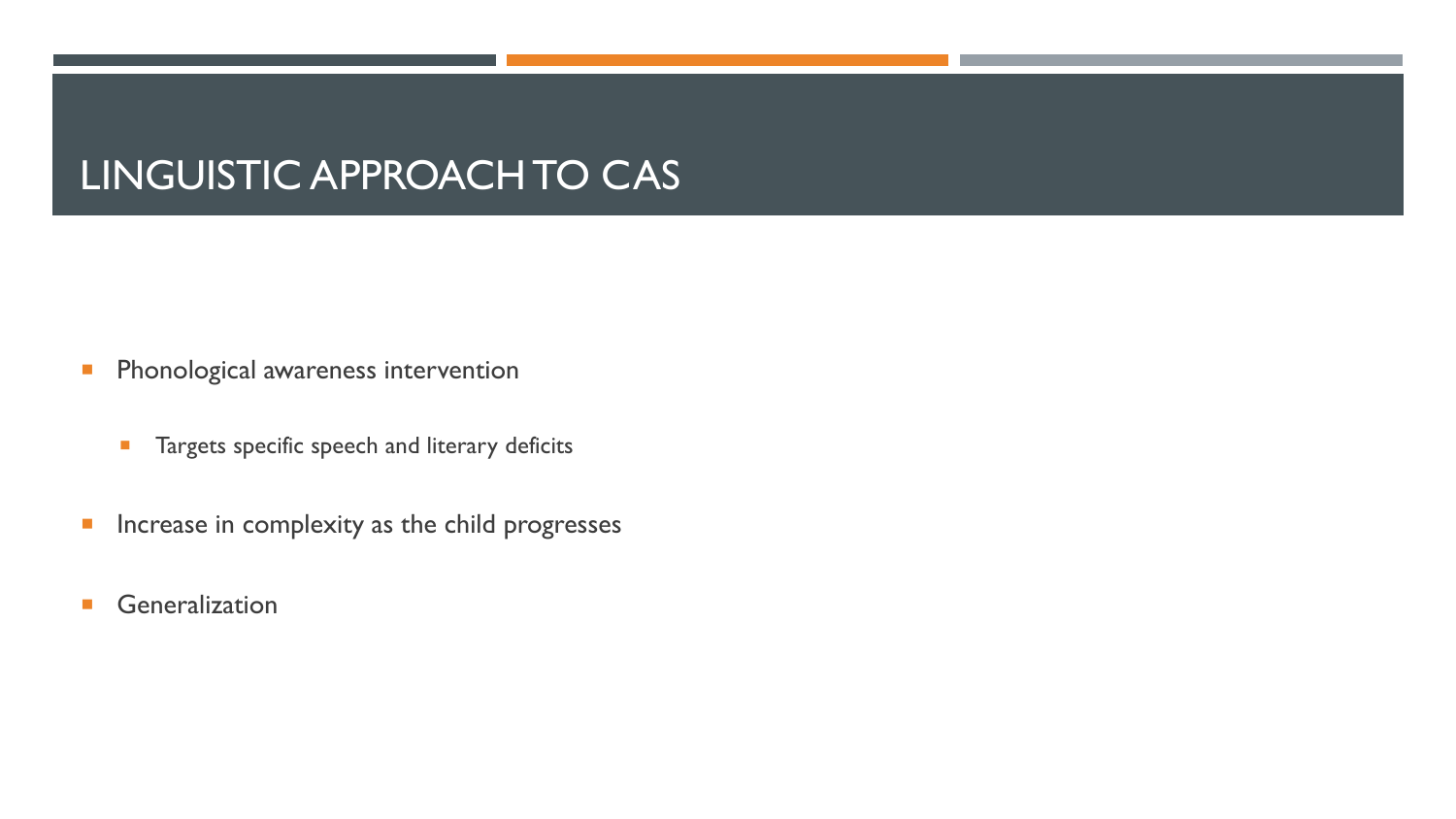## COMBINATION OF MOTOR-PROGRAMMING AND LINGUISTIC APPROACHES

- **Expanding phonological inventory and producing consistent sounds**
- **Imitation and spontaneous production** 
	- **Reaching results quickly and increasing the ability to generalize**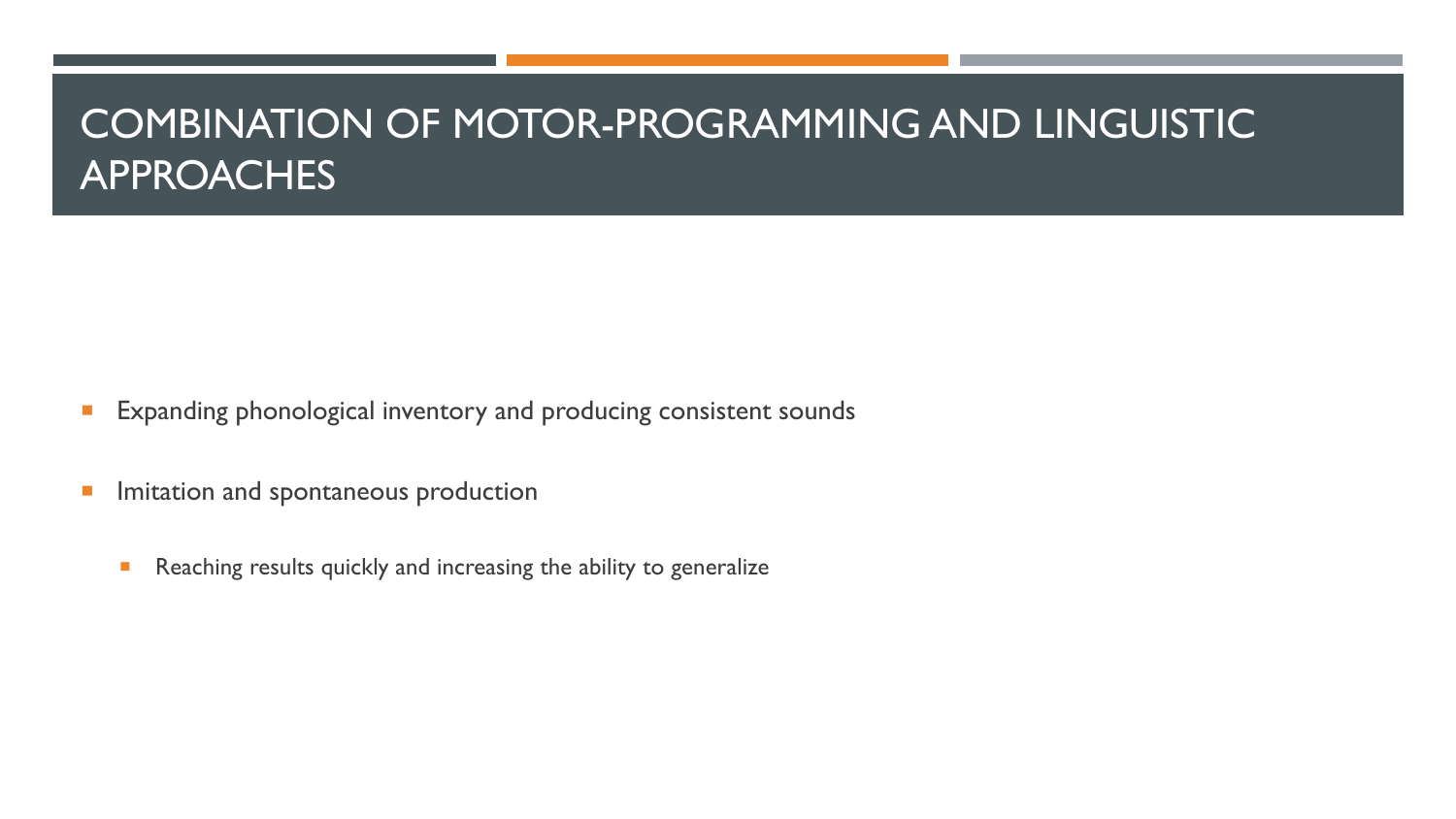# SENSORY CUEING APPROACH TO CAS

- **Assumption that the child knows the sounds** 
	- **Difficulty lies in voluntary motor movements**
- **Touch-cue method, three stages** 
	- **Topographic indicators**
	- **Incorporation of movements into words**
	- **Carryover into spontaneous speech**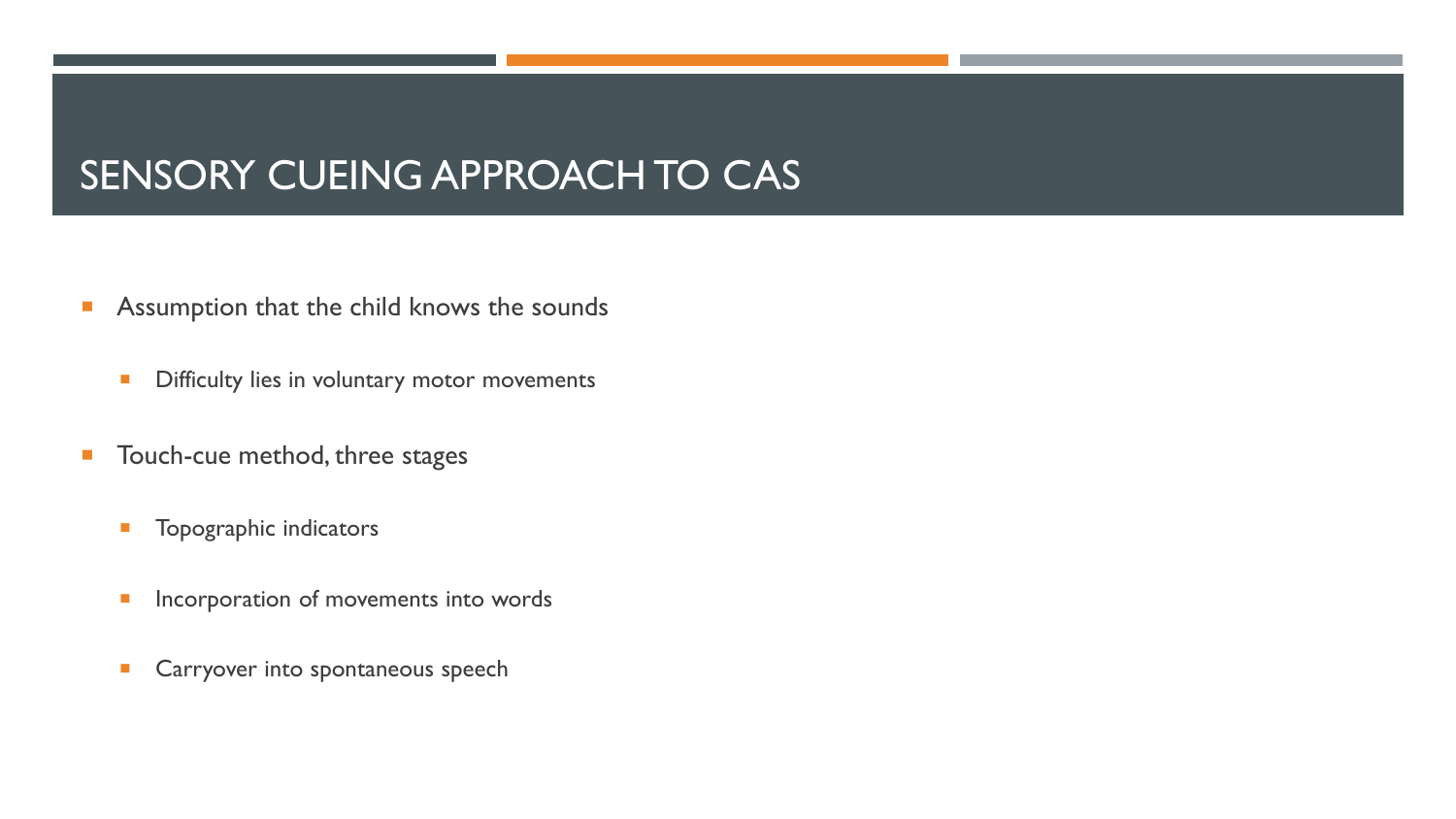## RHYTHMIC APPROACH TO CAS

- **Therapy follows the natural rhythm of speech**
- **Rhythmical cueing such as internal pacemakers**
- **Producing target words in synchrony with an auditory signal** 
	- **Tailor the intervention to the child's needs**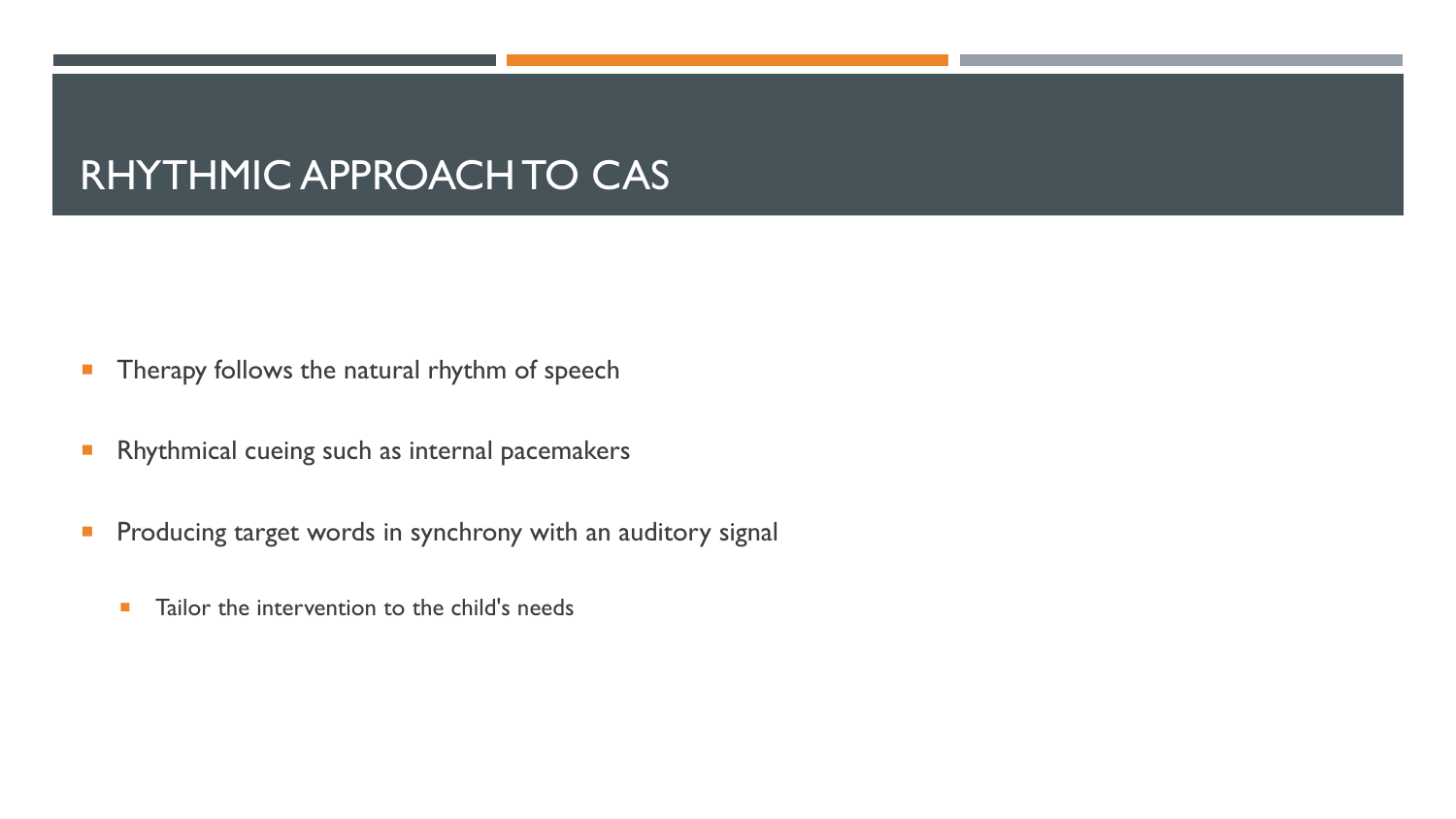## RESEARCH DESIGN

- **Literature review**
- **Collecting data**
- **Analyzing data**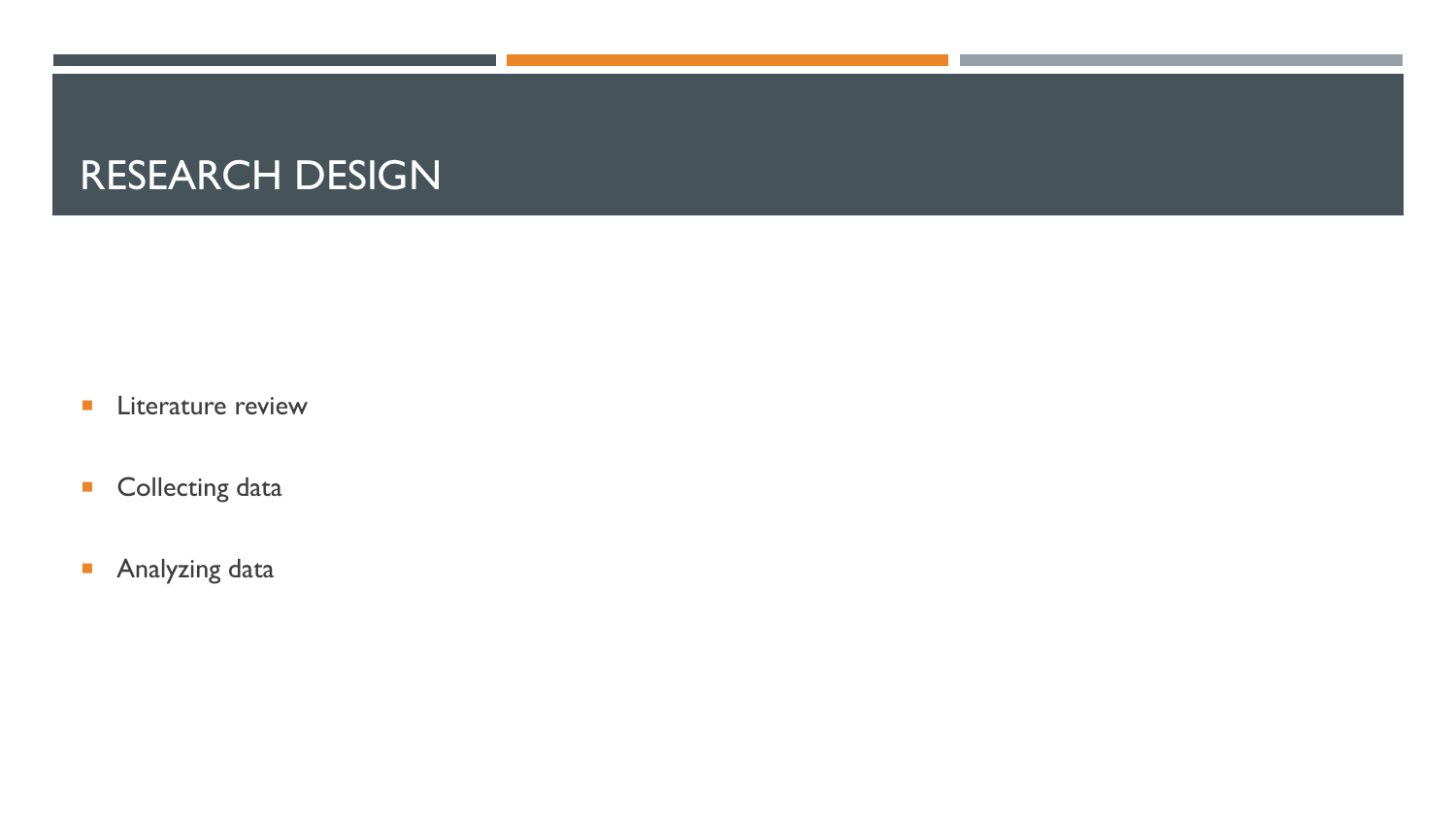#### SURVEY QUESTION 1 RESPONSES

**How many students with a diagnosis of Childhood** Apraxia of Speech (CAS) are on your caseload in the 2018-2019 school year?

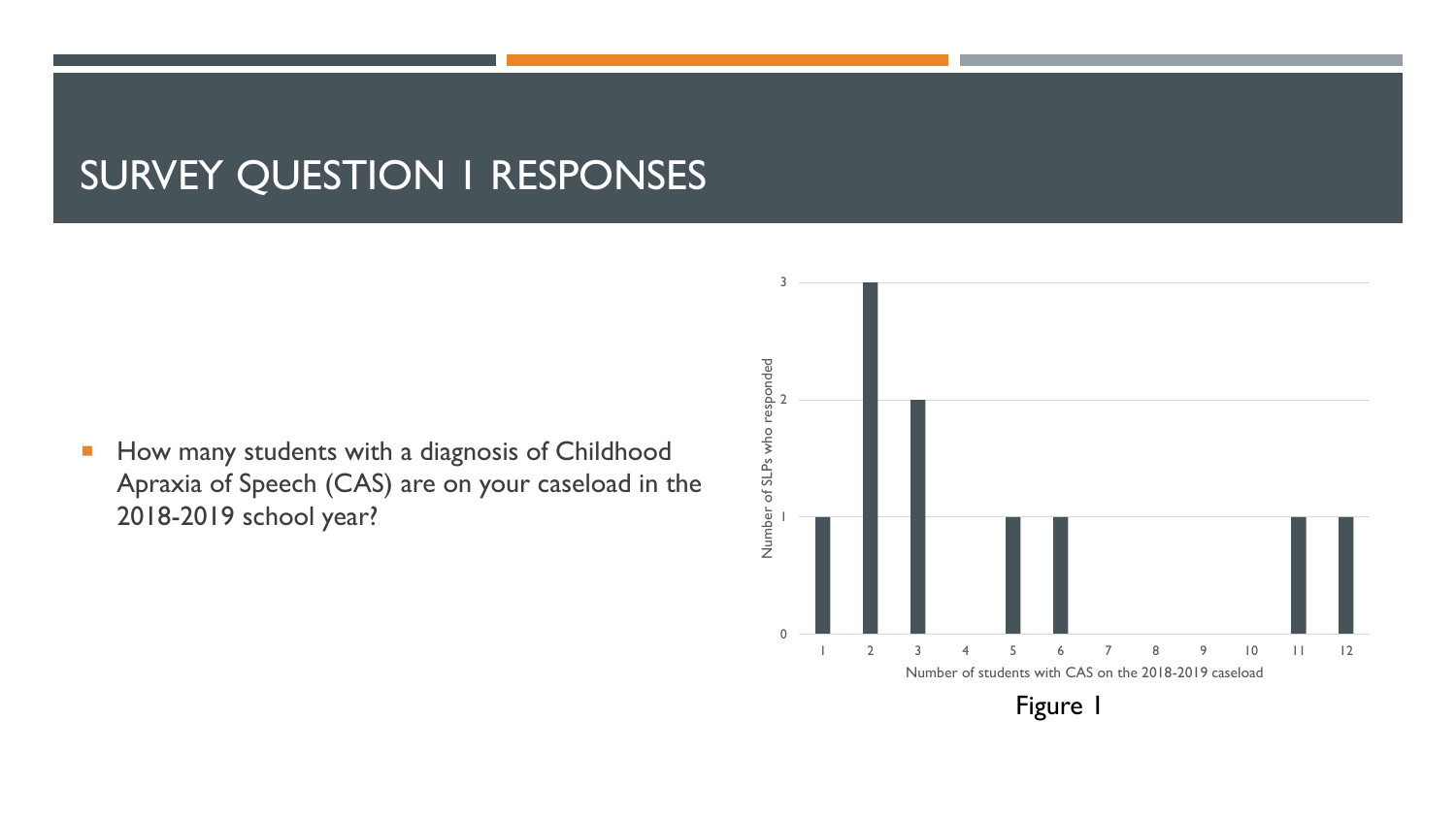#### SURVEY QUESTION 2 RESPONSES

**For each student included in question number one,** estimate how long each student has received treatment for CAS.

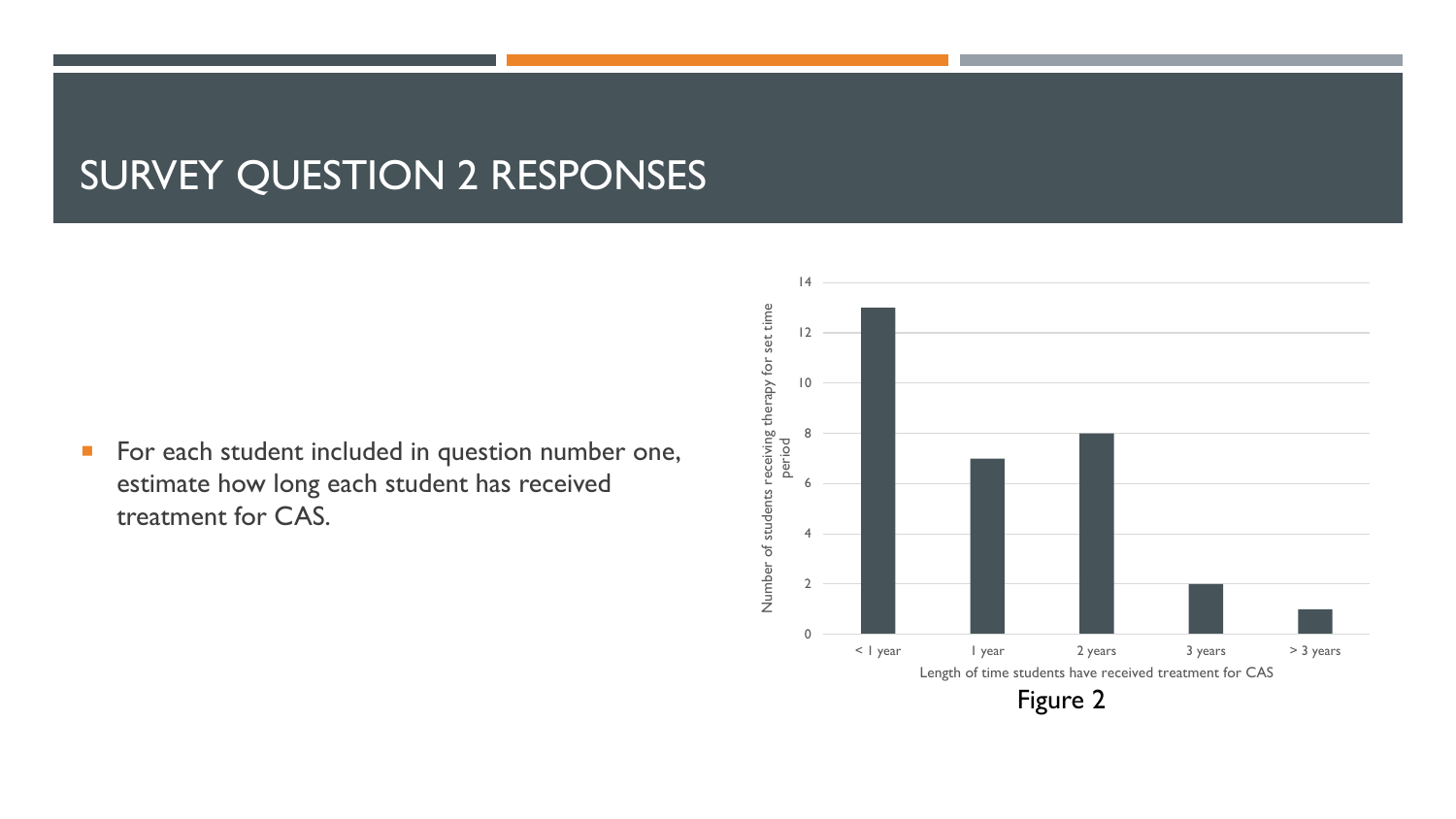#### SURVEY QUESTION 3 RESPONSES

**NAT What treatment methods do you believe are most** effective for your treatment of children with mildmoderate CAS? For example; motor-programming, linguistic, combination of motor-programming and linguistic, sensory cueing, and rhythmic approaches.

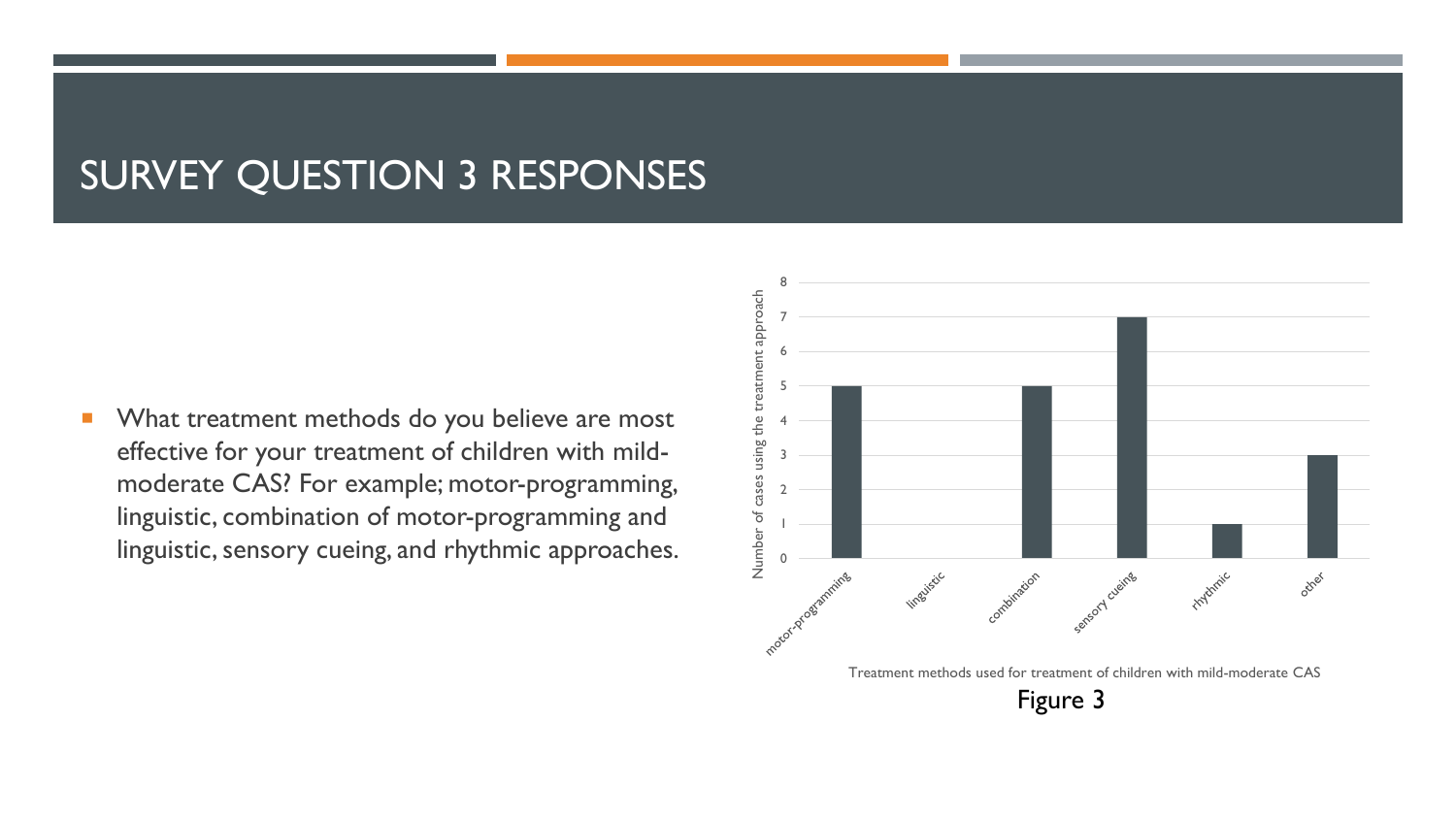#### SURVEY QUESTION 4 RESPONSES

**NAT What treatment methods do you believe are most** effective for your treatment of children with moderate-severe CAS? For example; motorprogramming, linguistic, combination of motorprogramming and linguistic, sensory cueing, and rhythmic approaches.



Figure 4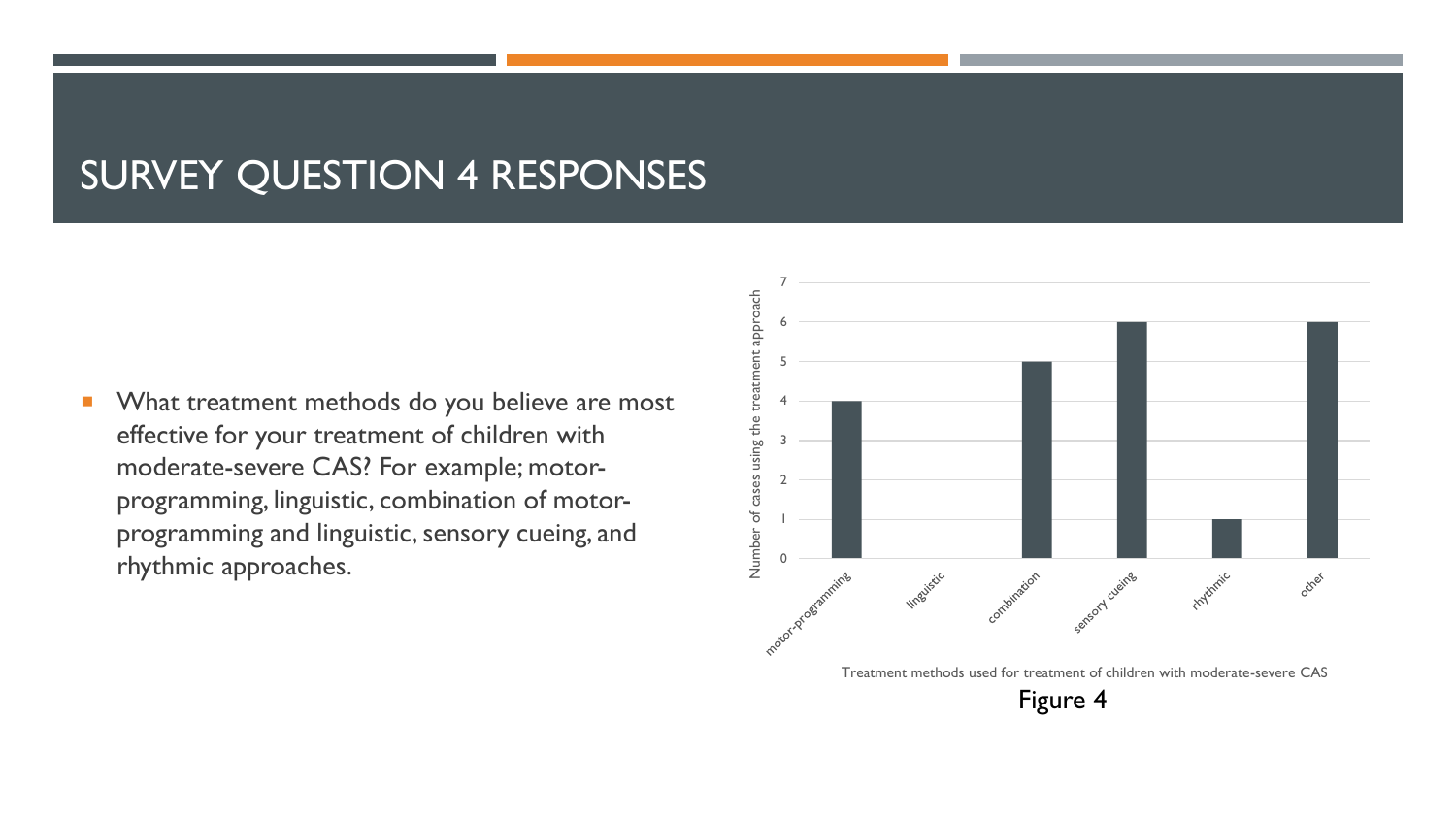### **SURVEY QUESTION 5 RESPONSES**

- **Please add your observations of students' responses to particular treatment methods.** 
	- **Beginning with a lot of support and slowly decreasing support**
	- **Treatment methods are adjusted based on progress**
	- **Specific treatment types**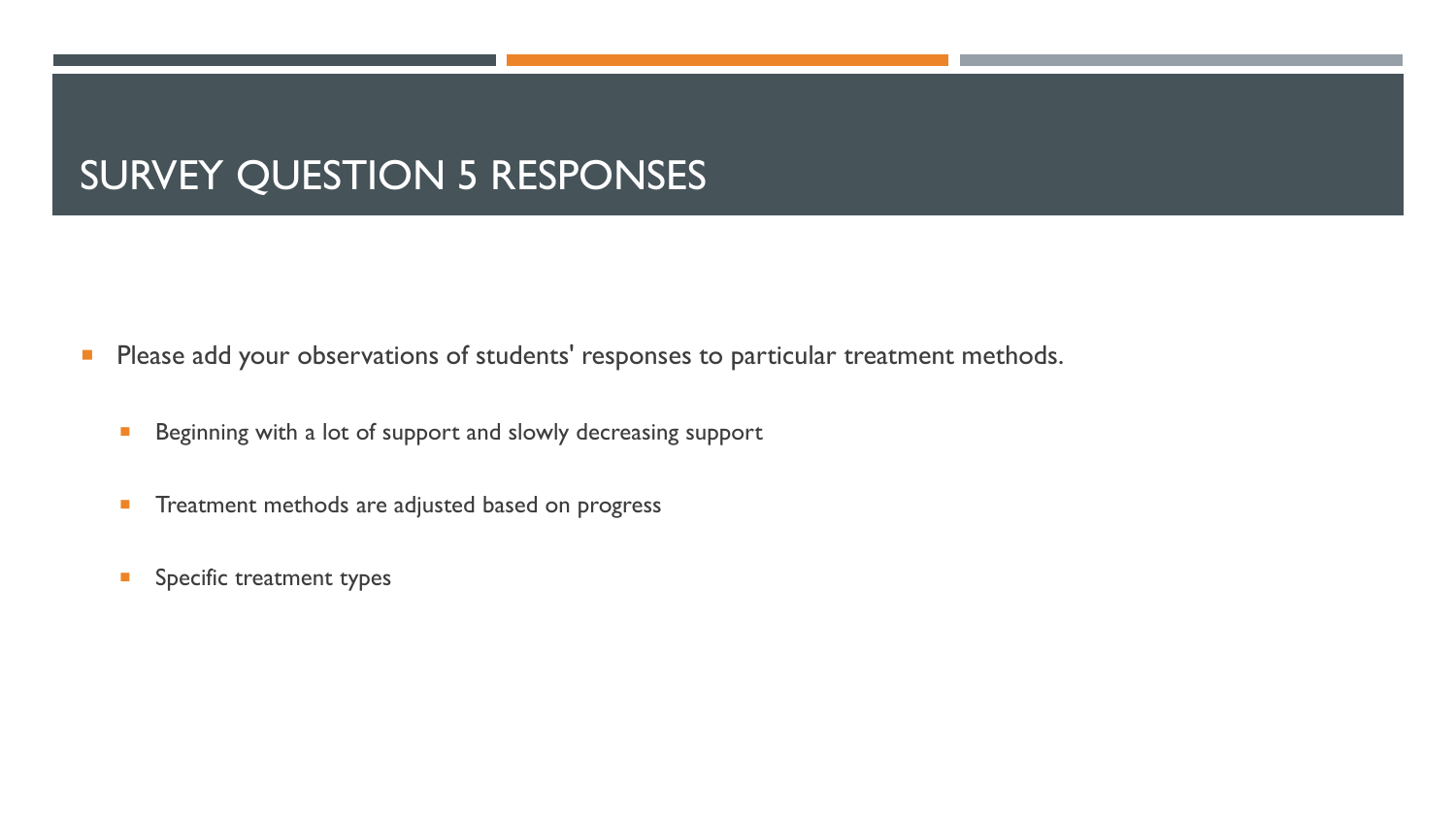### ANALYSIS OF SURVEY DATA

- **Similar results to the literature review** 
	- **Literature has broad topics**
	- **Survey results are more specific**
- **Future research** 
	- **Larger sample size**
	- **Longitudinal study**